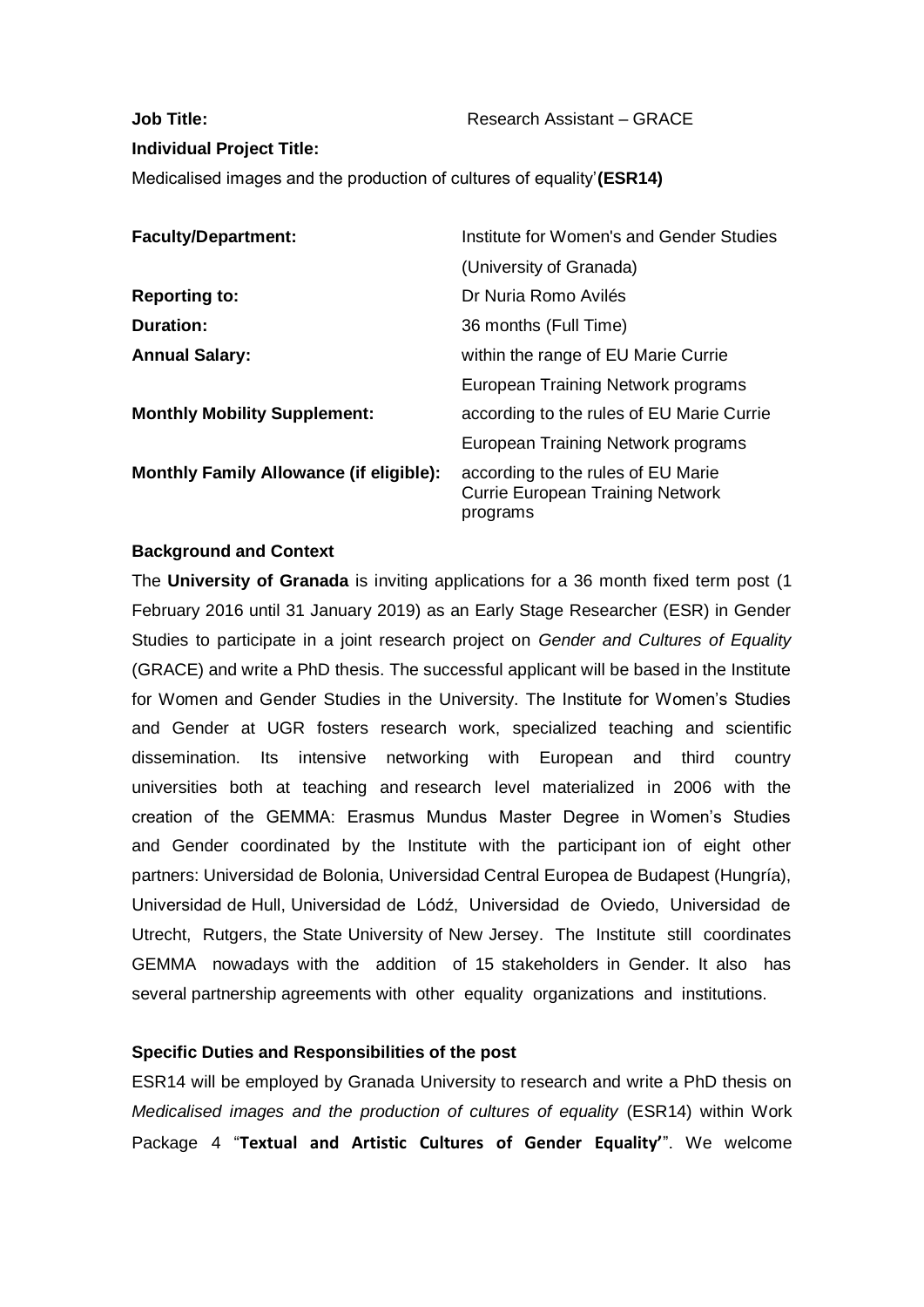applications from candidates who satisfy the eligibility requirements for an Early Stage Researcher under EU HORIZON 2020 guidelines, which state that:

- Early Stage Researchers must have fewer than four years research experience at the date of employment (1 February 2016), and must not have been awarded a doctoral degree
- Researchers may be of any nationality, but must not have resided or carried out their main activity (work, studies, etc.) in Spain for more than 12 months in the 3 years immediately prior to the 1 February 2016.

Preference will be given to candidates with Master's degrees, a demonstrable interest and experience in Gender Studies, and excellent English and Spanish language skills. They must be able to spend a period of 6-9 months on secondment at the University of Bologna (Italy). Applicants will be required to submit a 1000 word research proposal outlining the innovative ways in which they will tackle this project (further details below).The successful candidate for this post will:

 Carry research as part of WP 4""**Textual and Artistic Cultures of Gender Equality'**.S/he will be employed by and enrolled on a PhD position at the University of Granada for 36 months from 1<sup>st</sup> February 2016, and will submit with the application a 1000 word research proposal outlining the innovative ways in which they will design a research project to investigate the following:

**ESR14** will investigate the ways in which changing medicalised, health and social care images become performative sites for the production and limits of cultures of equality and the policing of normative gendered bodies. The project will foreground the intersections of gender, aging, sexuality, disability, and draw on a range of source material, for example art, medical textbooks, anatomical displays, public health advertisements (print and screen). Analysis will draw on documentary and visual analysis and engage health and social care professionals to think through the ways that such artefactual practices create and constrain cultures of equality.

Applicants should include on their academically rigorous and referenced proposals an indication of, for example, which people, groups, spaces, events and organisations they would expect to include in their research, and what innovative approaches to methodology they could bring to the project. An anthropological background will be important for the development of innovative forms of cultural studies and knowledge about ethnographic techniques of research.